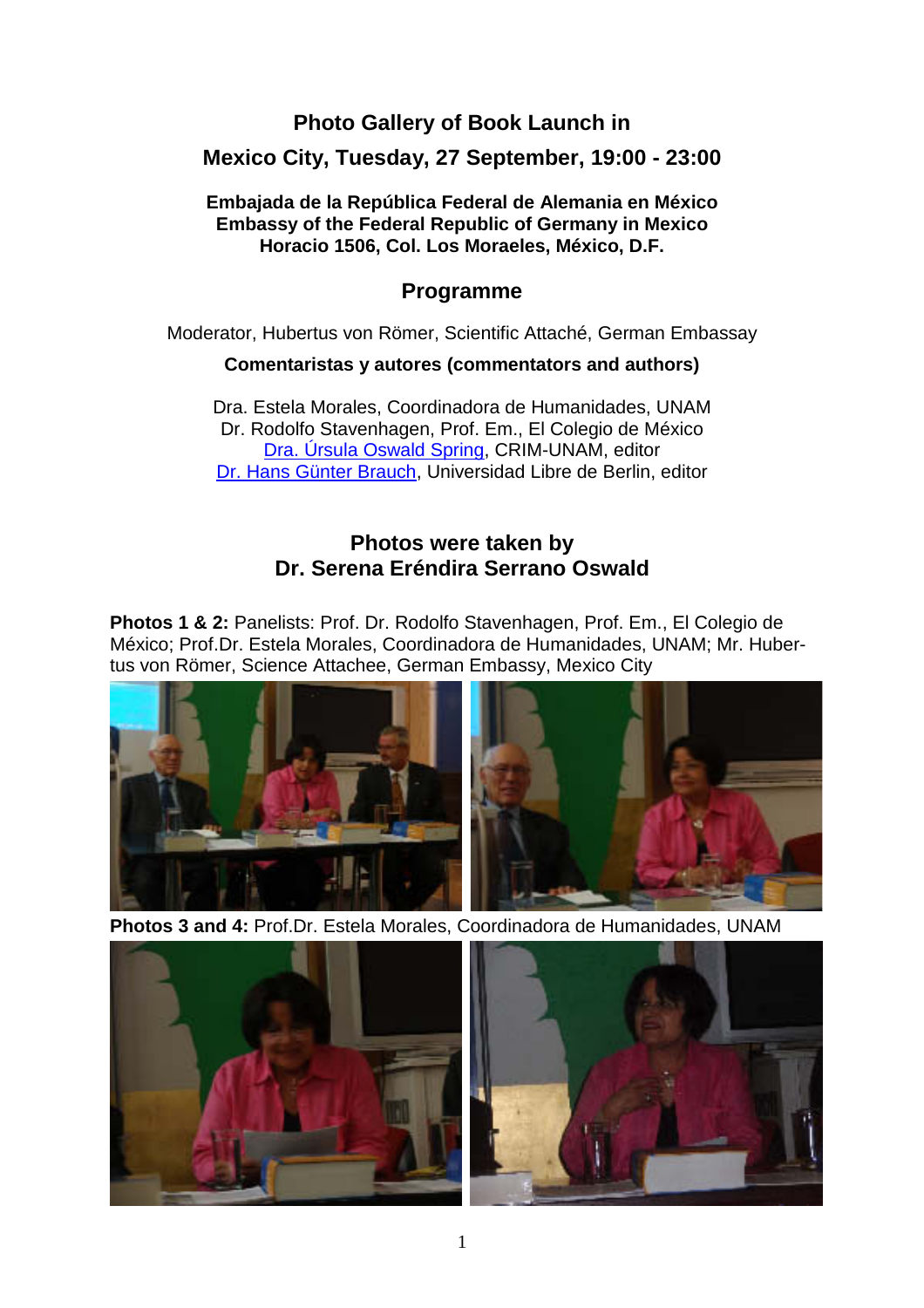**Photos 5 and 6:** Prof. Dr. Rodolfo Stavenhagen, Prof. Em., El Colegio de México



**Photo 7:** PD Dr. Hans Günter Brauch, Free University of Berlin (listening)



Photo 9: Prof.Dr. Estela Morales, Coordinadora de Humanidades, UNAM





**Photo 8:** Prof. Dr. Ursula Oswald Spring (Mexico, UNAM) speaking



**Photo 10:** Moderator: Hubertus von Römer, Scient. Attachée, German Embassy



**Photos 11 & 12:** Prof. Dr. R. Stavenhagen, Prof.Dr. E. Morales, Mr. H. von Römer